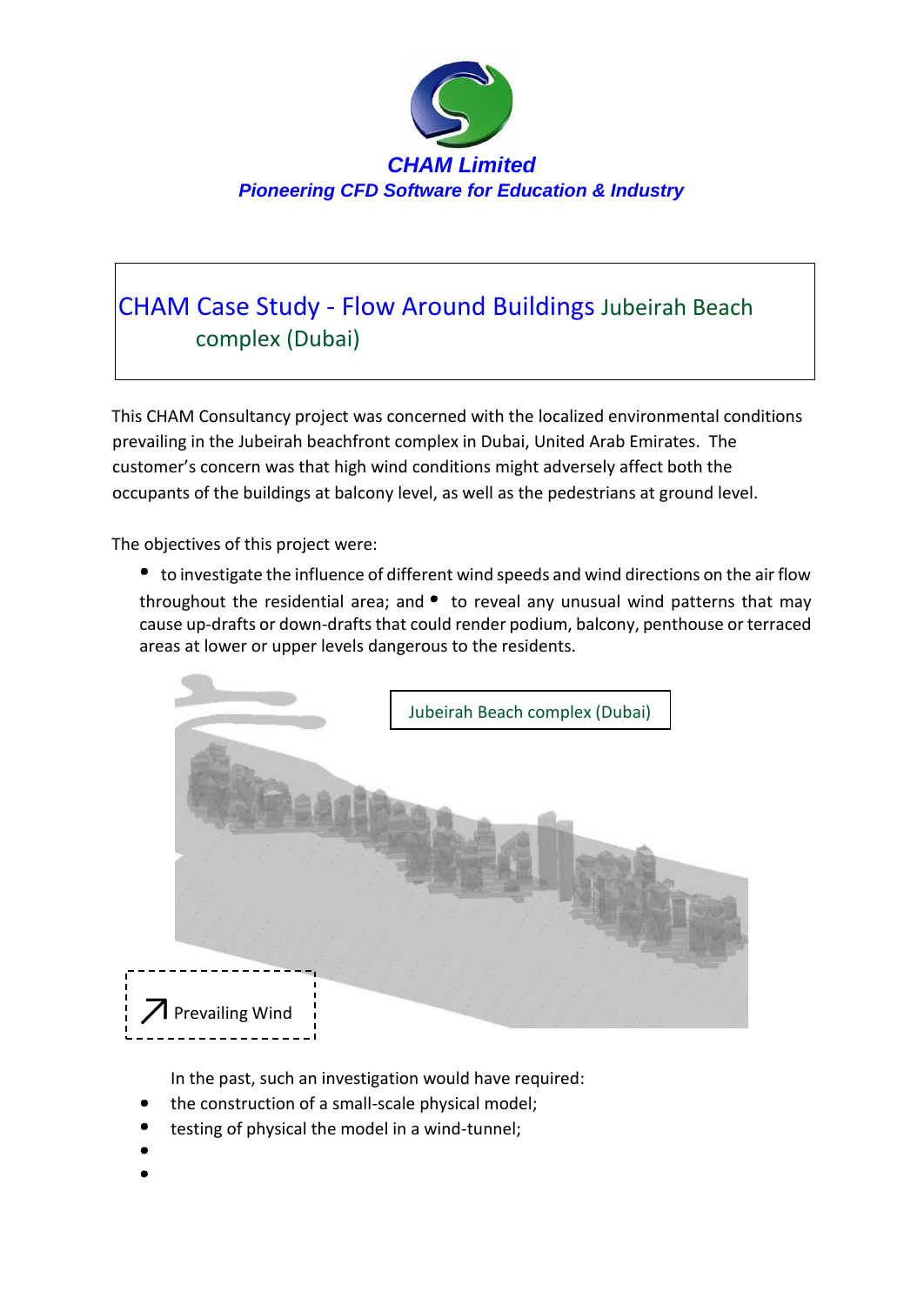

taking extensive measurements; making allowance for scale factors.

Simulation techniques enable the same information to be obtained more swiftly, and at lower financial cost.

In the first stage of the work, covered here, the complex has been studied as a whole, in order that the influences of one building on another can be assessed. Subsequent stages concentrated on finer detail, such as individual buildings and parts of buildings where the first-stage study had indicated a potential for problematic areas.

## **Geometry and calculation domain**

The domain covers the entire area of 2939m x 1300m, provided by the client in a single geometry file, including all the buildings and surrounding areas. The height of 300m from the ground in the vertical direction of the calculation domain provides about 100m of open space above the tallest building.



## **Boundary conditions**

A wind profile of  $U^{1/7}$  with the measured wind speed at a height of 8m is employed at the boundaries where the wind enters the domain.

The IN-FORM (INput of FORMulae) feature was used to set the boundary layer profile.

## **Results**

The initial results showed that, under certain conditions, there existed the potential for strong up-drafts and very high wind speeds near the top of most buildings. There also existed the potential for strong suction and street-level turbulence at the base and rear area of the buildings.

With a maximum specified in-coming wind speed of 107 kph, it was established that the local velocities could reach over 200 kph. The CFD model enabled designers to consider design changes including the placement of 'strategic' foliage and other forms of wind break at street-level.